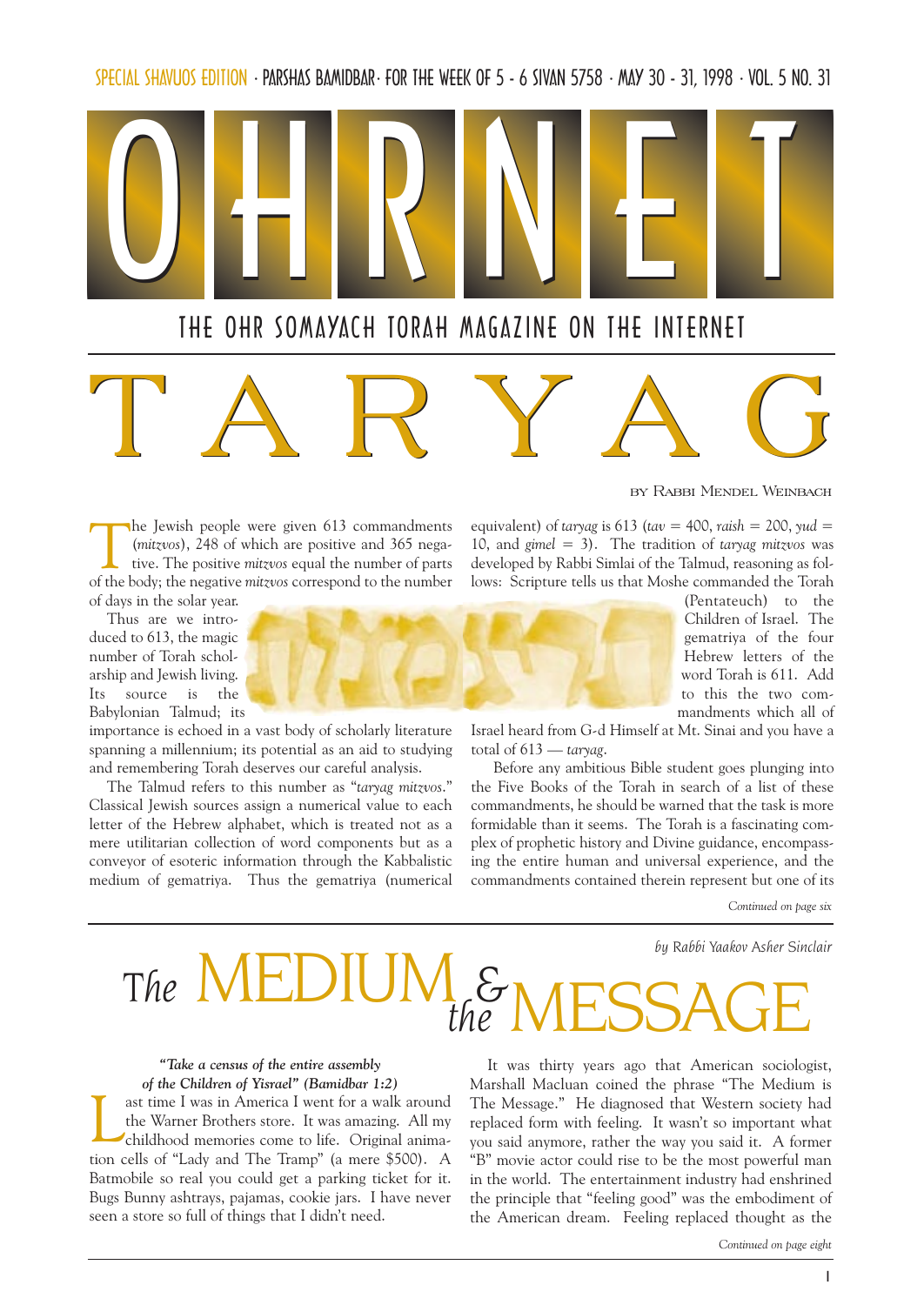# ASK the RABBI

### Gifts.doc

Michael Reuben from Manchester, UK <Michael.M.Reuben@stud.man.ac.uk> wrote:

#### Dear Rabbi,

Is it permissible for a doctor to accept free gifts from a drug company? As a little background, many  $drug$  companies offer gifts  $-$  pens, diaries, clocks, etc.- to doctors in order to advertise their products. This obviously influences (to some extent) the choice of prescription and I would like to know whether or not this constitutes a bribe. Would it be different for a medical student (who receives gifts but cannot prescribe medication)?

#### Dear Michael Reuben,

I asked your question to Rabbi Yaakov Yosef Auerbach, shlita. He cited the Talmud (Bava Batra 21b) which states that a store owner may hand out sweets and nuts to drum up business. He said that this applies to the drug companies as well.

The reason that these gifts are not considered bribes, Rabbi Auerbach explained, is that the pharmaceutical companies do not intend the doctors to prescribe medicine that is inappro-

priate or unnecessary. They are merely trying to influence doctors to prescribe their products as opposed to

similar products manufactured by competing pharmaceutical companies.

### Sum-buddies

Avi Ziskind from South Africa  $\langle aza$ uctvms.uct.ac.za> wrote:

#### Dear Rabbi,

When the Torah records the counting of the Jewish People, it rounds off the numbers to the nearest 50. I find this hard to understand. If one of the purposes of the counting is for Hashem to show His love for each individual Jew, like a king who counts and recounts his precious jewels, how can the Torah round off the numbers just for "neatness" as it seems to be doing, seemingly disregarding the exact number of people, and rather giving us a general idea?

#### Mel Friedman from San Antonio, Texas <melf@txdirect.net> wrote:

#### Dear Rabbi,

There is a census taken at the beginning and end of Bamidbar. The confusing part for me is why are all the numbers apparently rounded to the nearest hundred?

Dear Avi Ziskind and Mel Friedman,

When the Torah lists the number of people in each of the 12 tribes in Parshat Bamidbar, each number is a multiple of either 50 or 100. There are differing views regarding whether or not these numbers are exact. One view is that the Torah rounded off the numbers. This isn't surprising considering that the Torah does this in other places as well. For example, the Torah says to "Count 50 days" between Pesach and Shavuot, when in reality there are only 49.

Counting the nation benefited the community and the individual. When the individual passed before Moshe and Aharon, Moshe and Aharon would bless the person and pray for him. This itself was a tremendous benefit for the person. Furthermore, each person was counted via his own half-shekel donation, and this served as an atonement for him. These individual benefits were in no way diminished by the fact that the Torah reports rounded numbers.

The communal benefit of the counting was similar to the benefit of any census, which helps the leaders decide how to best serve the needs of the community and tells how many people are available for military service. This was important for the Jewish People who were preparing to war against the Canaanites, and therefore needed to know their own military might. In this sense, round numbers suffice.

Sources:

Sefer HaParshiot, Eliyahu KiTov Bamidbar p. 33

Ramban 1:45

General Editor: Rabbi Moshe Newman Editorial & Web Consultant: Rabbi Reuven Lauffer Associate Editors: Rabbi Mordechai Becher, Rabbi Reuven Subar Contributing Writers: Rabbi Mendel Weinbach, Rabbi Yaakov Asher Sinclair Web Production: Eli Ballon, Michael Treblow Produced by the Office of Communications Rabbi Eliezer Shapiro, Director Published by **OHR SOMAYACH** TANENBAUM COLLEGE POB 18103, Jerusalem 91180, Israel • Tel: 02-581-0315 • Fax: 02-581-2890 THE OHR SOMAYACH TORAH MAGAZINE ON THE INTERNET 0 | H | R | N | E | T **OHRNET** is available from several sources: E-MAIL VIA INTERNET: Write to info@ohr.org.il for information. WORLD WIDE WEB: Our address is: www.ohr.org.il FAX AND REGULAR MAIL WITHIN ISRAEL: To subscribe, mail or fax a request with your name & fax number to 02-581-2890. US-MAIL WITHIN NORTH AMERICA: Call 1-800-431-2272 for subscription information. The Ohr Somayach Web Site is hosted by VIRTUAL JERUSALEM This publication contains words of Torah. Please treat it with due respect. © 1998 OHR SOMAYACH INSTITUTIONS - ALL RIGHTS RESERVED PRINTED IN ISRAEL AT OLD CITY PRESS 02-651-1529

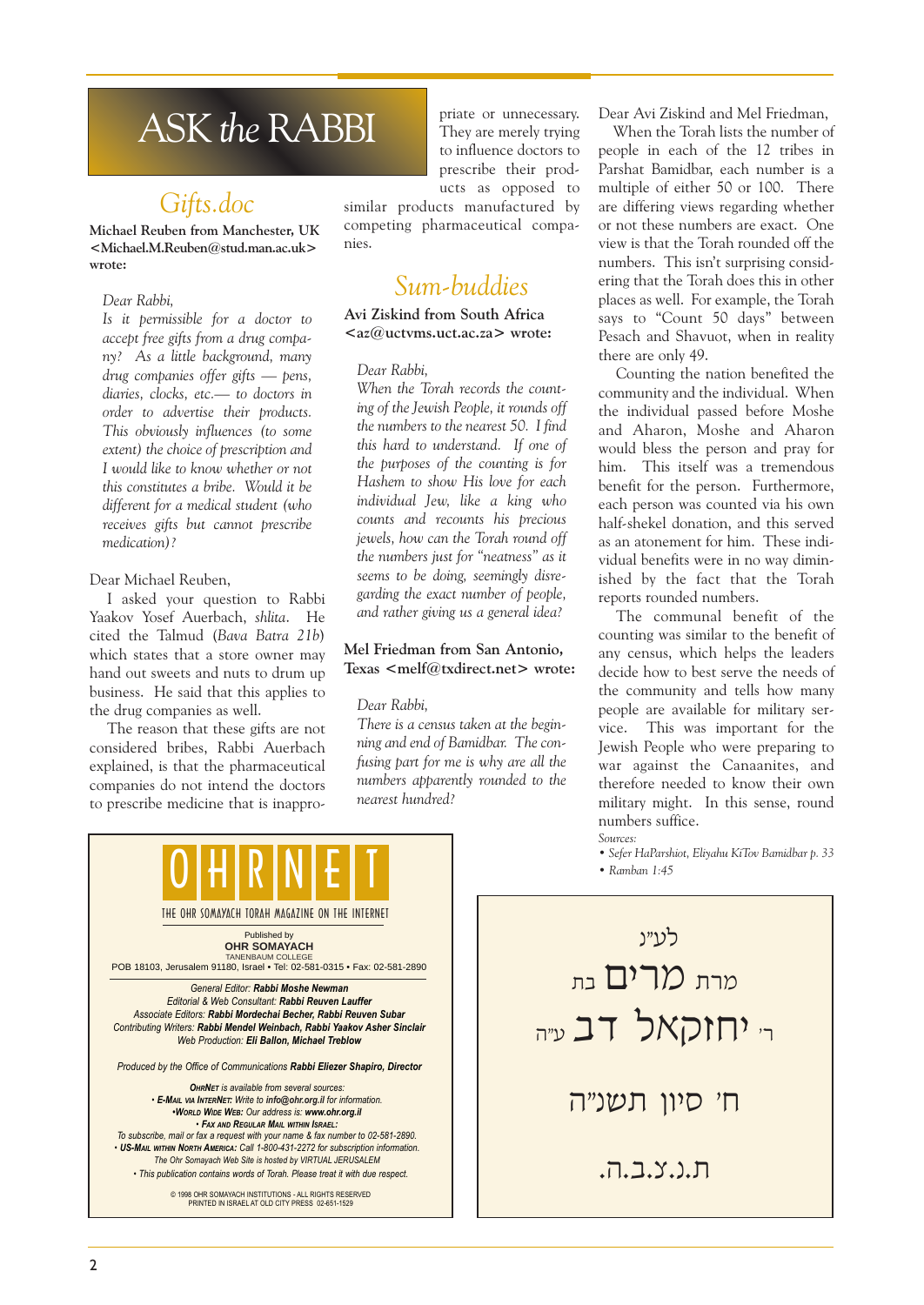# ASK the RABBI

### Black & White Fire

#### Ron Cohen <capnrcg@aol.com> wrote:

#### Dear Rabbi,

We are preparing a tour of Jewish artists for the Philadelphia Museum of Art. This is a world class museum with very little on Jewish art or artists. One artist mentions "black fire white fire" as the inspiration for one of his paintings. He says it is from the Zohar. Can you please give me some references or some other information on this? I can not find it. Thank You.

#### Dear Ron Cohen,

In the Zohar we find a statement that the Torah was written with "black fire upon white fire." One explanation of "black fire and white fire" is that black fire denotes Divine Mercy while white fire is Divine Justice. The Maharsha explains that to appreciate G-d one must recognize the fact that both mercy and judgment are Divine attributes.

Interestingly, the concept of colored fire recurs in Midrashic literature. According to the Midrash, G-d showed Moshe the menorah made out of white, green, red and black fire.

#### Sources:

- Zohar 3 Parshat Naso page 132a
- Devarim Rabbah Parsha 3
- Tanchuma, Parshat Shemini 10
- Maharsha, Tractate Berachot 33a

### Si, Si, Senior

### George Wiley from Baldwin City, Kansas  $\leq$ gbwiley@idir.net> wrote:

#### Dear Rabbi,

I read in the paper that when Edgar Bronfman, Sr., named his son Edgar Bronfman, Jr., he violated a Jewish belief against naming a son after his father. Assuming that the newspaper report was correct in this regard, what is the basis for this prohibition?

Dear George Wiley, There's no prohibition against naming a son after a living father.

However, it is the custom of Jews of European descent not to name children after living relatives. If they name the child after a relative, their custom is to name the child after a deceased relative, as if to say that this child will carry on their tradition.

The Jews of the Middle East, North Africa and Asia do name children after living relatives, and they consider it a great honor to have a child named for them. However, they too generally refrain from naming a child after a living parent. Usually grandparents are the first ones honored by having a child named for them.

### "And Let Us Say..."

Leetal Rivlin from Katzrin, Golan Heights, Israel <rivlin@canaan.co.il> wrote:

#### Dear Rabbi,

What are the origins of the word amen? When does it first appear in the Torah? When does it first appear in other religious practices? Thank you.

#### Dear Leetal Rivlin,

"Amen" first appears in the Torah in Bamidbar, Numbers, in chapter 5, verse 22: "And the woman shall say 'amen, amen'." The context there is that a woman is being administered an oath. Saying amen is her acceptance of the oath as true, and that she accepts the consequences of the oath if she is lying. In this sense, the word amen means "true."

The letters of amen, "alef mem nun," are also seen by our Sages as an acrostic hinting to the phrase " $(K)el$ Melech Ne'eman" - "G-d, the faithful King.

Perhaps the first place it can be seen as said in a "religious" ritual is at the end of Psalm 41, which ends the first of the five books of Psalms. There, King David says, "Blessed is the L-rd, G-d of Israel, for ever and ever; amen and amen." This verse is very similar to what we call a "blessing," and it ends with "amen."

Sources indicate that amen was said after blessings at least as early as the beginning of the Second Temple period. There's no evidence that this was when it was first introduced, and it very likely goes back much farther.

#### Sources:

Talmud, Tractate Shabbat 119b, Ta'anit 16b

### YIDDLE RIDDLE

#### Last week we asked:

When is the only time one would say "Av Harachamim" two days in a row? (Av Harachamim is the prayer which according to Ashkenazic custom is generally said on Shabbat before musaf).

> Riddle submitted by Dr. Joel Luber, Bayit Vegan, Jerusalem

#### Answer:

In Eretz Yisrael, when Erev Shavuot falls on Shabbat, Av Harachamim is said on Shabbat, and again on Sunday  $-$  Shavuot  $-$  as part of Yizkor (Ashkenazic custom).

Though Av Harachamim is usually omitted on a Shabbat falling on a day when Tachanun would be omitted were it a weekday, it is nonetheless recited the Shabbat before Shavuot, even if it is Erev Yom Tom. This is because the massacres of Rhineland Jewry during the First Crusade reached their peak in the beginning of Sivan.

Originally, Av Harachamim was recited on only one or two Shabbatot during the year, the Shabbatot before Shavuot and before Tisha B'Av. This is still the custom of many German Jewish communities and the United Synagogues of Great Britain. As persecutions and martyrdom continued throughout the centuries, its recital was extended to most Shabbatot.

Source:

Bein Pesach LShavuot

by Rabbi Zvi Cohen, ch. 3, paragraphs 6,13,14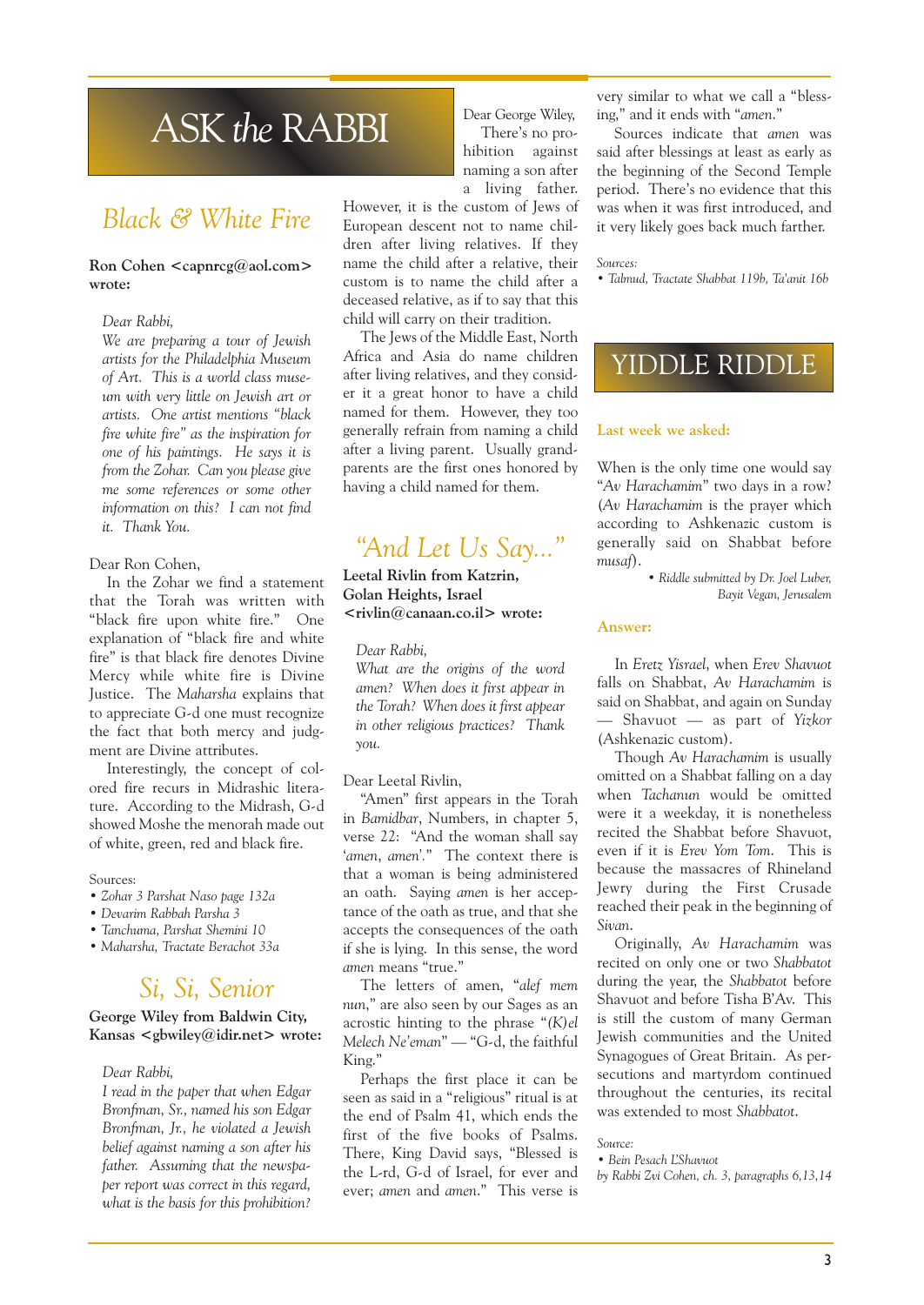

and more...

# THE MEGILLAH OF RUTH

### QUESTIONS?

- 1. Who wrote the Book of Ruth?
- 2. During which historical period did the events of the Megillah of Ruth occur?
- 3. Who was Naomi's husband?
- 4. After she returned from Moav, by what name did Naomi ask to be called?
- 5. How was Boaz related to Naomi?
- 6. Into what did Boaz tell Ruth to dip her bread?
- 7. Why is Elimelech's brother referred to as Ploni Almoni and not by his real name?
- 8. With what object did Boaz redeem Elimelech's property?
- 9. The people and the elders blessed Ruth that she should be like whom?
- 10. What was Ruth's relationship to King David?

### ANSWERS!

- 1. The Prophet Samuel (Bava Batra 14b).
- 2. During the era of the Shoftim, the Judges. Boaz was the shofet at the time (1:1).
- 3. Elimelech (1:2).
- 4. Mara (1:20).
- 5. He was her husband's brother's son  $(2:1, Rashi)$ .
- 6. Vinegar (2:14).
- 7. Because he didn't want to redeem his brother's property and thereby discharge his family duty (Rashi 4:1).
- 8. With a shoe (according to the Targum, a glove) (4:8).
- 9. Like Rachel and Leah (4:11).
- 10. She was his great-grandmother: Ruth, Oved, Yishai, David (4:22).

### BONUS QUESTION?

Why do we read the Megillah of Ruth on Shavuos? (List as many reasons as you can).

### ANSWER TO BONUS QUESTION!

Here are seven reasons why we read the Megillah of Ruth on Shavuos:

- 1. The events occurred during the harvest season. Shavuos is the harvest festival.
- 2. Ruth was a convert to Judaism. Conversion is an individual Kabbalas HaTorah.
- 3. Ruth the Moabite was permitted to marry Boaz, based on a drasha (a teaching of the Oral Law) of the verse, "A Moabite may not marry into the Congregation of Hashem" (Devarim 23:4). This hints at the unity between the Written Torah and the Oral Torah.
- 4. David Hamelech was born on Shavuos. The Megillah of Ruth concludes with David's lineage.
- 5. To teach the greatness of gemillus chassadim  $-$  acts of loving-kindness.
- 6. To teach that the Torah is acquired only through affliction and poverty.
- 7. The name "Ruth" has the numerical value of 606. At Har Sinai the Jewish People accepted 606 mitzvos, in addition to the 7 Noachide Laws which were incumbent upon them already.

### I DIDN'T KNOW THAT!

There is a custom to eat dairy products on Shavuos. Pharaoh's daughter drew Moshe out of the water on the 6th of Sivan, and he was willing to be nursed only by a Hebrew woman. Therefore we recall Moshe's merit on the sixth of Sivan  $-$  Shavuos  $-$  by eating milk foods. Furthermore, the numerical values of the letters of the Hebrew word chalav (milk) add up to 40 corresponding to the 40 days Moshe spent on Mount Sinai.

• Sefer Matamim, Rabbi Shimshon of Ostropol

Weekly Parsha newsletter, Monthly Seasons of the Moon, Weekly Daf, Ask the Rabbi, Holiday specials, Ohrnet magazine, Yossi & Co., Poetry, Essays on Jewish thought and contemporary issues, Excerpts of books by Ohr Somayach faculty, Audio catalog on-line, Jewish Educational Extensions - University on-line, Explore Jerusalem, Mark Twain's Concerning the Jews, JLE summer & winter programs in Israel, ChoppedLiver cartoons, Meet the children of Odessa, The Center for Torah Studies, A road map to Jewish learning, Top Ten lists, and much, much more...a billion and a half bytes of Torah literature and information. Join tens of thousands of other people from around the world and...get connected to Ohr Somayach on the Web at...

# W.OHR.ORG.IL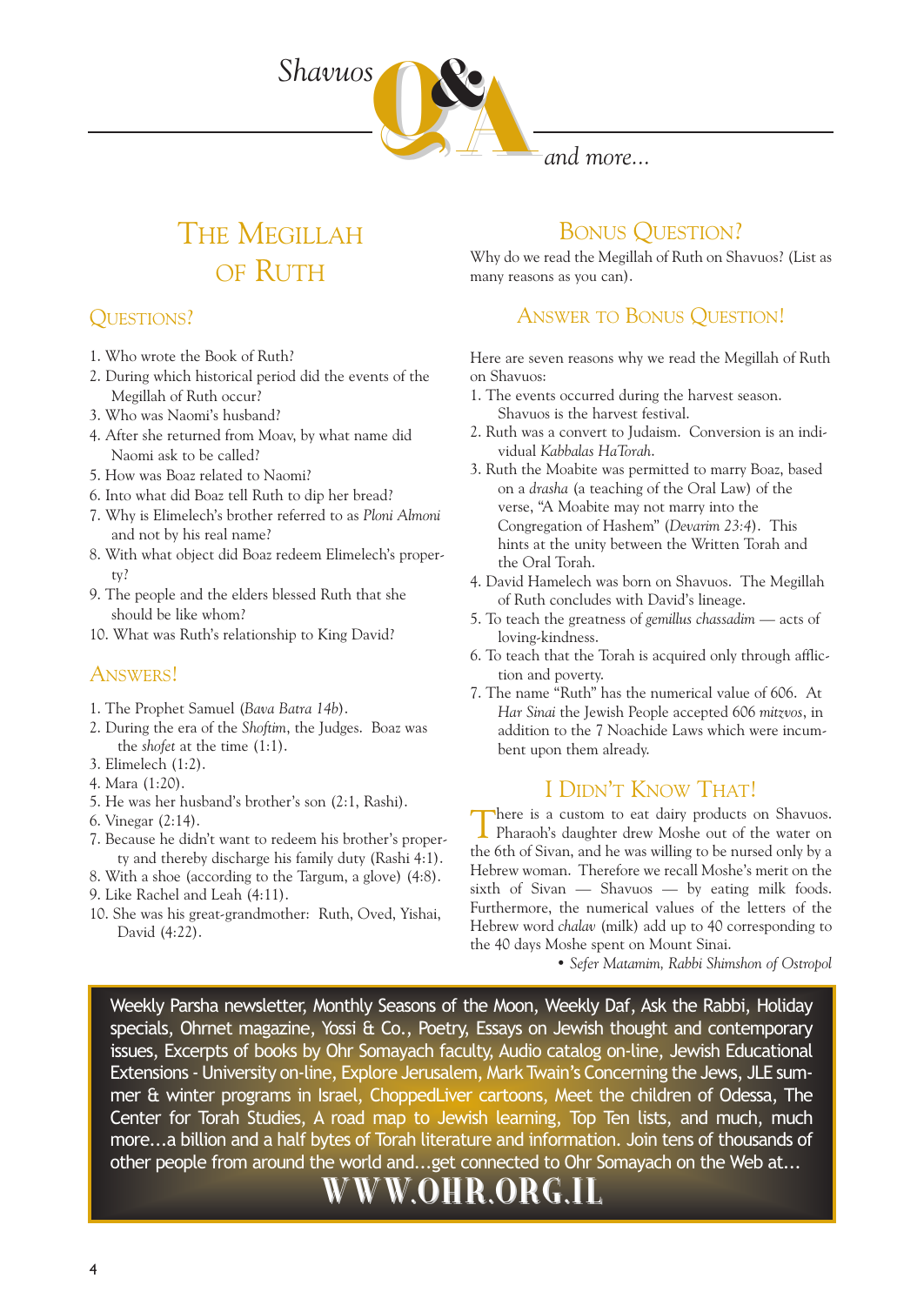WEEKLY Daf

by Rabbi Mendel Weinbach

Eruvin 21-27

Insights, explanations and comments for the seven pages of Talmud studied in the course of the worldwide Daf Yomi cycle.

### THE MUSHROOM MYSTERY

In order to walk on Shabbos more than 2,000 amos beyond the city border, one must make an "eruv techumim" by placing enough food for two In order to walk on Shabbos more than 2,000 amos beyond the city border, one must make an Shabbos meals at the point where the "techum" boundary of 2,000 ends. It is then considered as if he had established his residence there and he may proceed from there another 2,000 amos.

Not everything, however, qualifies as food for this eruv, or for an eruv which is made to allow residents of different courtyards to carry objects into the alley into which their courtyards empty. The mishna excludes only water or salt from being considered acceptable foods. A simple reading of our gemara indicates that truffles and mushrooms are also excluded. The reason for their exclusion even when cooked, say the early commentaries, is that people do not generally rely on them as a staple, nor even as an accompaniment to meals, and only occasionally indulge in them. Rambam goes even further in ascribing their exclusion to their negative nutritional impact.

Despite this consensus of so many major commentaries based on the text before us, the text before the Gaon of Vilna has an "etc." added to the quotation from the mishna, which radically alters the gemara's meaning. The exclusion of mushrooms, in his text, is limited to the law of "maaser sheni" - the second tithe - mentioned in our mishna immediately after the law of eruv. The Torah sets down special rules for what one may purchase in Jerusalem with the money from the redemption of maaser sheni. These rules preclude mushrooms because they do not grow from the earth but are only fungi. As far as eruv is concerned, he concludes, once they have been cooked into an edible state they qualify as food.

This innovative approach of the Gaon is elaborated upon in another footnote on our gemara page, that of Rabbi Betzalel of Regensburg, and is mentioned by the Mishna Berura (366:23) as well.

Eruvin 27a

### A TIMELY REWARD

hen does Hashem pay the reward due a man for his good deeds? In regard to the wicked, the Torah tells us (Devarim 7:10) that "He does not delay in regard to one who hates Him, and He pays him to his face." But in regard to the righteous, Rabbi Yehoshua ben Levi points out on the basis of the very next passage, the reward is delayed: The commandment which I command you this day to do them" indicates that mitzvos can only be done today  $-$  in this world  $-$ while their reward is reserved for tomorrow - the World to Come.

An interesting explanation of the timing of payment is offered by Iyun Yaakov on the basis of an analogy to the Torah law requiring an employer to pay his employee promptly upon completion of his day's work. Since we are similar to employees in the service of our Creator it would seem that payment should be due every time we complete the performance of a mitzvah. This is where the righteous differ from the wicked for two reasons.

First of all, wages are due the worker only when he demands payment. The righteous man does not serve Hashem for the purpose of reward, so no such demand emanates from him. The wicked one is motivated in the little good he does by the promise of reward, so there is a demand for payment which is promptly met.

An even more dramatic difference between the two is seen against the background of the law which states that payment is due only upon the completion of the stipulated term of service  $-$  a day worker at the end of the day, a year worker at the end of the year, a seven-year worker at the end of seven years. The righteous man is in the constant service of his Divine employer until the end of his life on earth. Payment is therefore delayed until the day after this service is terminated  $-$  the tomorrow of eternity. The wicked man, however, performs an occasional mitzvah and then takes a long vacation from serving Hashem, so that his reward must be given to him right away.

Eruvin 22a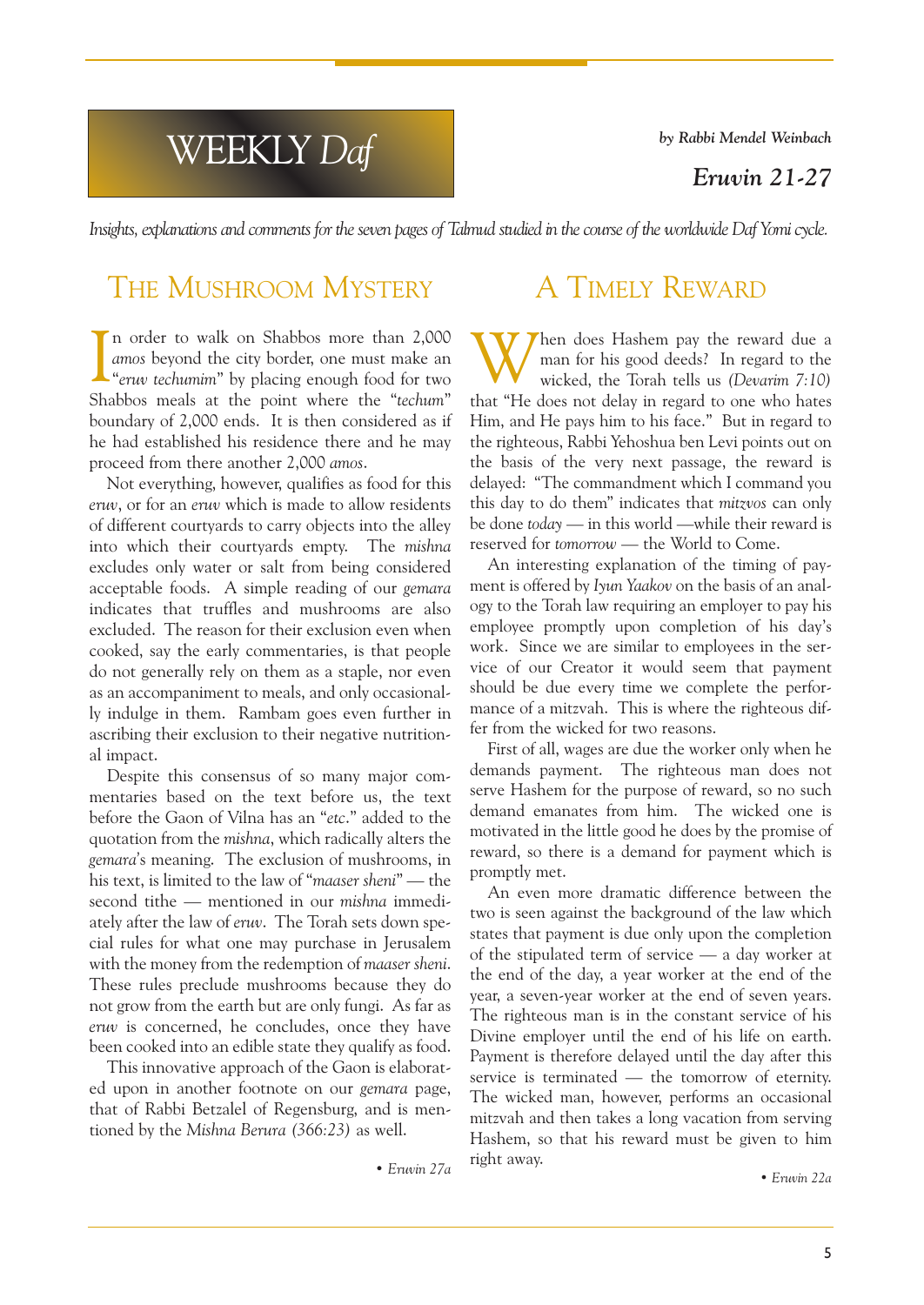dimensions. Tradition has it that God used the Torah as His blueprint for creating the world and that all of its letters can be combined to form the different sacred names of the Deity. Attempting to approach the Torah superficially is therefore as safe as negotiating an iceberg. One unfamiliar with the Talmudic ground-rules for calculating the mitzvos is likely to come up with a number far below or beyond the 613 total. In actuality the Torah contains thousands of rules and the taryag mitzvos are only the broad classifications.

### THE FIRST SHORTHAND

The first recorded attempt to develop scholarly criteria for counting the commandments was made close to 1,000 years ago by Rabbi Shimon Kaeira, whose classic Halachos Gedolos (The Great Laws) became the pacesetter in this field. The famed medieval Spanish scholar, Rabbi Avraham Ibn Ezra, suggests that something along the lines of Rabbi Kaeira's work had been written more than two millennia earlier by Joshua and the Children of Israel when entering the Land of Israel. Commanded by G-d to record the entire Torah in 70 languages on 12 great stones after crossing the Jordan, they faced the apparently insurmountable task of inscribing millions of words. Ibn Ezra concludes that they only listed the 613 commandments in each language, rather than the whole Torah.

Even if Ibn Ezra is correct in his assumption, later generations had no record of which commandments were indeed inscribed on those stones. Kaeira's work won wide acceptance but by no means went unchallenged. There has probably been no single item of the Talmud which has been the subject of so much critical analysis as Rabbi Simlai's statement. Rav Saadia Gaon's listing differed from Rabbi Kaeira's, and Maimonides challenged them both. His own compilation laid the groundwork for his Sefer Hamitzvos (Book of the Mitzvos) and the classic Mishneh Torah codification which followed. Dozens of volumes and epic poems have been authored throughout the generations of the taryag theme, with earlier generations favoring Rabbi Kaeira's system and the later ones following the pattern of Maimonides.

But there was consensus in one matter: The usefulness of the listing of the mitzvos as a medium for gaining a perspective of all the Divine commandments included in the Torah's message to Jewry. The great French Torah authority and itinerant preacher, Rabbi Moshe of Coucy, memorized all of the 613 mitzvos as a personal checklist when he set out in 1235 on a tour of Jewish communities in France and Spain for the purpose of strengthening their fulfillment of Torah commandments. French Jewry was then suffering from the decree of Crusader King Louis IX (who was later canonized by the Catholic Church) on the burning of the Talmud, and these talks on the mitzvos filled a serious intellectual void. In one community after another he was besieged by informationhungry audiences asking him to expand his lectures into a full-fledged book.

Modesty prevented the sage of Coucy from undertaking a work of such magnitude for the public. Then one night he was commanded in a dream to write a book on the mitzvos which was to be divided into two sections: The positive commandments and the negative ones. The response to this prophetic dream was the compilation of the classic Sefer Hamitzvos Hagadol (The Great Book of Mitzvos).

Not long afterwards, another French sage, Rabbi Yitzchak of Couerville, compiled a more concise listing of the mitzvos, Sefer Mitzvos Katan (The Small Book of Mitzvos), which he dispatched at his own expense to Jewish communities in western Europe so that they might copy its contents as a record of the commandments they were obligated to fulfill.

### THE NIGHT-LONG VIGILS

The situation in Spain was different. There was no need for mitzvah listings as a replacement for banned literature. But even here the need was felt for providing at least a periodic review of the commandments in order to refresh the Torah perspective of both scholar and layman. An ingenious method, typical of the character of medieval Spanish Jewry, was developed. Scholar-poets wove all 613 commandments into long poems to be recited once a year. The time chosen for this unique sort of review was the long sleepless night with which Jews traditionally usher in the Shavuos festival. As they celebrate this holiday, known as "the season of the giving of our Torah," the People of the Torah recall with shame that on a summer morning in the year 2448 (1312 BCE) in the Sinai Desert, they had to be roused from their sleep by G-d, anxious to give them His Torah. As an atonement for this ancestral lack of enthusiasm, they stay awake all Shavuos eve studying Torah. The most renowned of these poetic compilations which became part of the tikkun (order) of Shavuos eve are the Azharos (warnings) of Rabbi Shlomo Ibn Gvirol, and it is his version which so many Oriental Jews still recite during their all-night holiday vigil.

There is an apocryphal tale of how Ibn Gvirol's masterpiece was inspired. Once, when he was still an 18-year-old student in the yeshiva, he heard the master announce that he would offer the hand of his exceptional daughter in marriage to the disciple who would present him with some new scholarly creation. That night the young scholar-poet went without sleep, pouring all of his energies into the writing of his Azharos and tossing the finished manuscript into his master's home through an open skylight. The following morning the master found the papers, recognized Ibn Gvirol's handwriting, and immediately made arrangements for taking him as his son-in-law.

The once-a-year recital of taryag mitzvos through Azharos poetry did not satisfy religious leaders in other lands who felt a need for a more frequent review. Rav Moshe of Couerville recorded his listing of relevant com-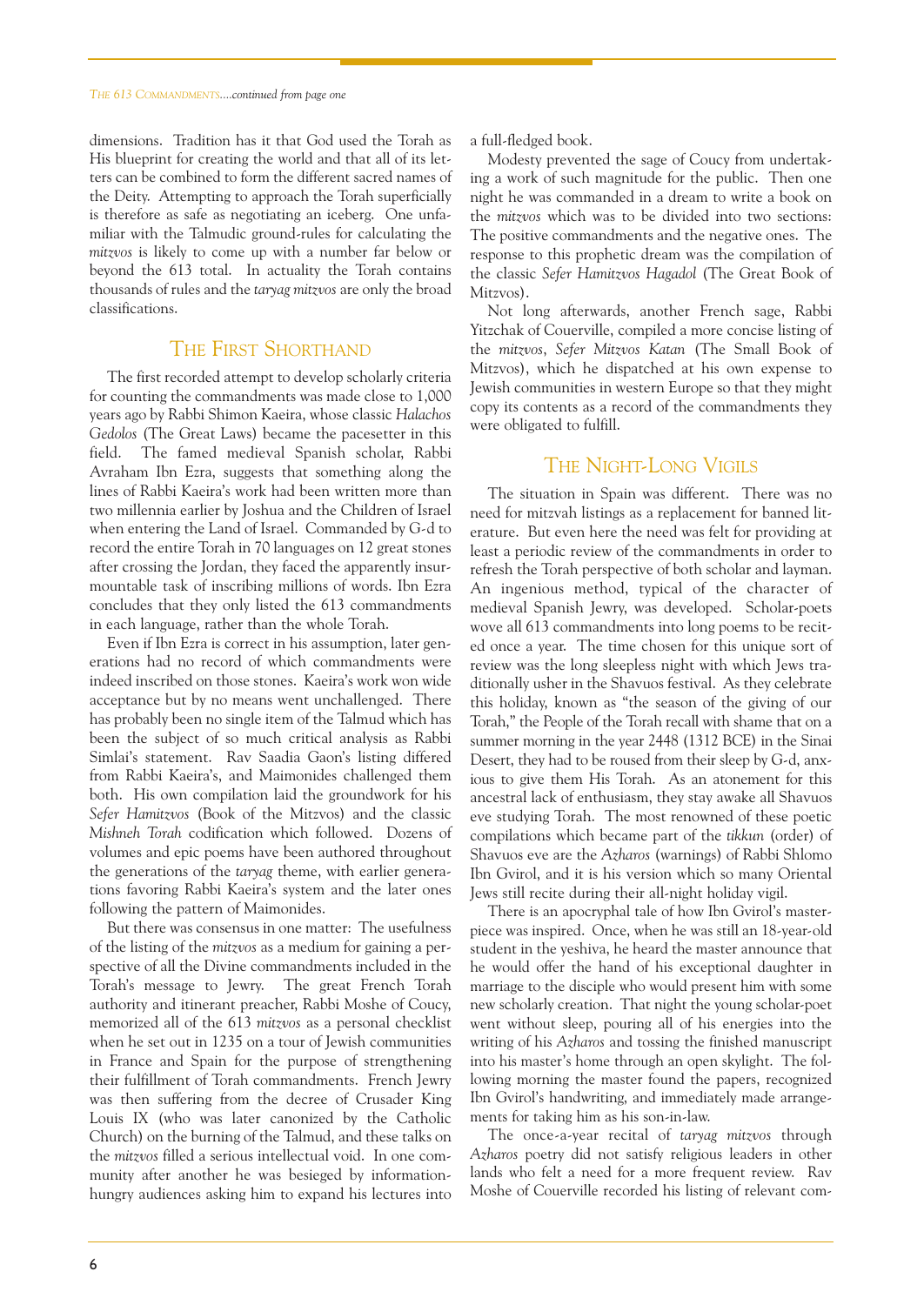# PUBLIC DOMAIN

### Re: Yiddle Riddle (Ohrnet Tzav):

Regarding names in Megillat Esther also appearing as names in the Chumash, I found two more that you omitted: Shimi (Exodus 6:17 & Esther 2:5), and Avichayil (Numbers 3:35 & Esther 2:15).

Chaim Levin, Jerusalem

### Re: Mosquitoes (Ohrnet Tzav):

I heard from Rav Moshe Aharon Stern, zatzal, a pshat that he learned from Rav Shraga Feivel Mendelowitz, zatzal. The students were sitting outdoors on a hot summer evening studying with Rav Mendelowitz and the boys were being constantly

### Comments, quibbles and reactions concerning previous "Ohrnet" features

pestered by "thousands of mosquitoes." Ray Shraga Feivel couldn't understand why the boys couldn't sit still since he couldn't see the bugs in the dark and for some reason he wasn't being affected by them. The next day they were again sitting with the Rav learning Sefer Mishlei. They came to the verse (16:7) "When a man's ways please the L-rd, He makes even his enemies to be at peace with him." Rav Shraga Feivel quoted a Midrash that "even his enemies" refers to mosquitoes and other insects. The students realized that this was a Heavenly message which explained the events of the previous evening while simultaneously revealing to them at least one aspect of their Rabbi's true greatness.

Shaul Gutstein, Har Nof, Jerusalem

#### THE 613 COMMANDMENTS....continued from page six

mandments on seven pages so that a Jew could complete the entire listing each week through daily review. Rabbi Aharon Halevi of Barcelona, a contemporary of the sages of Coucy and Couerville, arranged his Sefer Hachinuch (Book of Education) according to weekly Torah portions to encourage his son and other youths to reflect upon the mitzvos contained in each chapter. The motivation for this effort, as explained in his introduction, has a ring of contemporary significance: To familiarize them with the mitzvos and to occupy their minds with pure thought and meaningful calculation lest they take into their hearts calculations of amusement, insignificance and meaninglessness; and even when they grow older these mitzvos shall not depart from them. The weekly portion system of listing the mitzvos for review was utilized a few centuries later by Rabbi Yeshaya Halevi Horowitz in his Shnei Luchos Habris (Two Tablets of the Covenant).

### DAILY REVIEW

The idea of a comprehensive review each week was revived by Rabbi Shabtai Hacohen (1621-1663), author of the classical Sifsei Cohen on the Shulchan Aruch. His Poel Tzedek (Worker of Righteousness) was a listing of the 613 mitzvos, each identified by a one-line scriptural source. He divided them into seven sections to enable readers to easily complete a total review each week. Rabbi David Arel of Volozhin made the same timebreakdown in his elaboration of the Keter Torah (Crown of Torah) compilation of mitzvos authored by Rabbi David Vital.

Even a week was too long for some authors. Rabbi Shabtai considered a daily review of all the mitzvos as the ideal fulfillment of the prophetic command: "This book of the Torah shall not depart from your mouth, but you shall study therein day and night. He submitted his weekly plan only as a concession to those who couldn't keep the daily pace.

Somewhere in between the ideal and practical paces discussed by his predecessors is the quota suggested by a Torah giant of the last generation. Rabbi Yisrael Meir Hacohen Kagan (1838-1933), known as the Chafetz Chaim, wrote Sefer Hamitzvos Hakatzar (Abridged Book of Mitzvos)

in which he offered brief descriptions of the commandments relevant to our own times. He advised reviewing half the positive commands on Monday and half on Thursday, repeating the same pattern the following week in regard to negative commands.

Almost a millennium is spanned by all these efforts, from the pacesetting, comprehensive Halachos Gedolos till the Chafetz Chaim's concentration on relevance. The common denominator of all these works is their authors' conviction that it is vital for a Jew to regularly review the commandments as a means of refreshing his sense of duty and his general Torah perspective.

In this age of the information explosion, there is still very little available for the uninformed Jew curious about his heritage, but too impatient to read lengthy works at the outset of his investigation. The experience of 1,000 years teaches us that taryag mitzvos may well provide both the medium and the message for the student in search of an introduction to the vast wealth of Torah knowledge.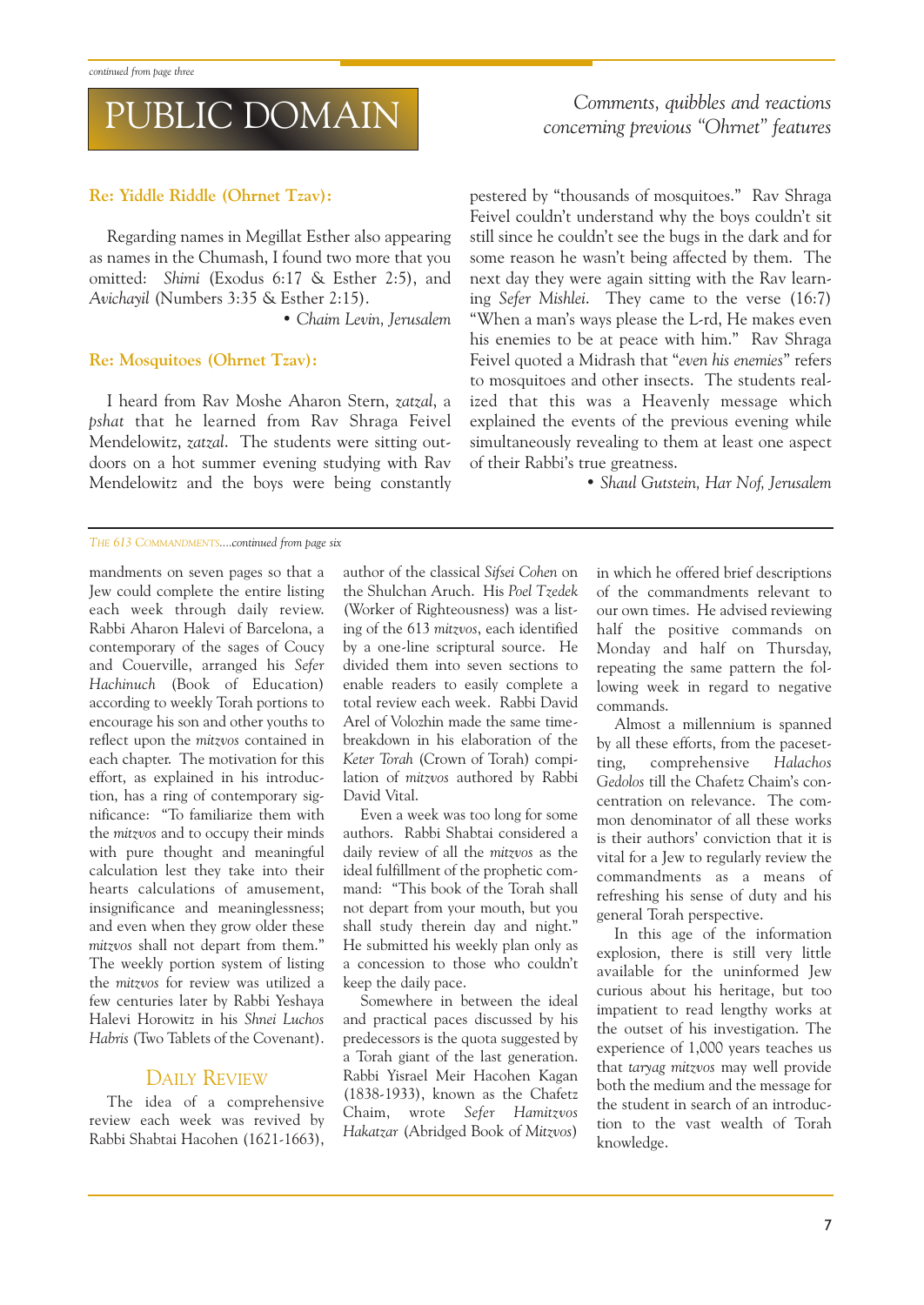# PARSHA Insights Shabbos Parshas Bamidbar • Erev Shavuos

#### continued from page one

vehicle of communication.

This week we celebrate Shavuos, the festival of the giving of the Torah. The Torah, as the blueprint of the world, is the ultimate expression of what reality is. Therefore, the way in which the Torah was given must also express a truth about the nature of reality.

The Torah was not given to the Jewish People as a group of individuals. Its giving required them to be a klal, a united entity, the whole being greater than the sum of its parts.

When the Jewish People stood at Sinai they were "like" one man with one heart" (Rashi). Interestingly, Rashi uses almost exactly the same phrase to describe Pharaoh and the Egyptian army at the crossing of the Sea: With one heart like one man." A subtle reversal of the order. The Jewish People are "like one man with one heart." The Egyptians "with one heart like one man." What is the significance of this reversing of the word order?

The heart represents the raw matter of existence. The raw material which waits for an imprint, a form to define it. The heart is the medium. The nature of emotion is to be molded, to be channeled. Not to lead.

The form of something is its spiritual component. Its purpose. The form is the message.

A spoon, for example. A spoon consists of two parts. Its matter is the metal. Its form is its purpose: To scoop and stir. That's why it has a scoop at one end and a long handle. Its form expresses its purpose. The function of a thing is its spiritual dimension, its spiritual identity in the world.

The nature of physical things is to be passive. The nature of spiritual things is to be active. The shape of the spoon dominates the metal and defines it, not the reverse. That is the correct order of the world. Form shaping matter. The message shaping the medium.

The word for "man" in Hebrew is ish. Ish comes from

the word aish meaning "fire." Fire symbolizes spirituality. It is the nature of fire to rise upwards; it is the nature of spirituality to aspire upwards. The nature of fire is to dominate; the nature of spirituality is to rule: A small nation imbued with a spiritual ideal can overcome a large nation which is apathetic and decadent. This has been the lesson of history. Someone with a spiritual motivation will ultimately rule over someone with a physical motivation because the physical desires inertia, to be passive, to take it easy.

When intellect dominates the emotions, when the message dominates the medium, then we have the very picture of how the Torah was given. "Like one man with one heart." The man  $-$  the intellect, the spiritual component leading the *heart*  $-$  the raw material, the medium.

However, when the heart dominates the mind, the medium becomes the message. This is the literal antithesis of the way the Torah was given.

Then you have a world where Bugs Bunny becomes the President.

### THE GOOD BOOK

#### "In the desert"  $(1:1)$

Ihis week we start reading the Book of Bamidbar/Numbers. Bamidbar means "In the desert." Why was the Torah given in the desert? The desert is the archetype of desolation, the

antithesis of life and activity. The symbol of civilization, of the flow and vitality of life, is the city. A city consists of houses, and the houses, stones.

The letters of the alef-beis are like stones. Just as each stone by itself is devoid of life, but when combined together into a house they form a setting of life and vitality, so the letters of a word: By themselves they

### Parsha Overview

The book of Bamidbar — "In the desert" — begins with Hashem commanding Moshe to take a census of all the men over the age of twenty — old enough for service. The count reveals just over 600,000. The Levi'im are counted separately later, because their service will be unique. They will be responsible for transporting the Mishkan and its furnishings and putting them together when the nation encamps. The Tribes of Israel, each with its banner, are arranged around the Mishkan in four sections: east, south, west and north. Since Levi is singled out, the tribe of Yosef is split into two tribes, Efraim and Menashe, so there will be four groups of three. When the nation travels, they march in a formation similar to the way they camp. A formal transfer is made between the first born and the Levi'im, whereby the Levi'im take over the role the firstborn would have had serving in the Mishkan if not for the sin of the golden calf. The transfer is made using all the 22,000 surveyed Levi'im from one month old and up. Only Levi'im between 30 and 50 will work in the Mishkan. The remaining firstborn sons are redeemed with silver, similar to the way we redeem our firstborn today. The sons of Levi are divided in three main families, Gershon, Kehas and Merari (besides the Kohanim - the special division from Kehas' family). The family of Kehas carried the menorah, the table, the altar and the Holy Ark. Because of their utmost sanctity, the ark and the altar are covered only by Aharon and his sons, before the Levi'im prepare them for travel.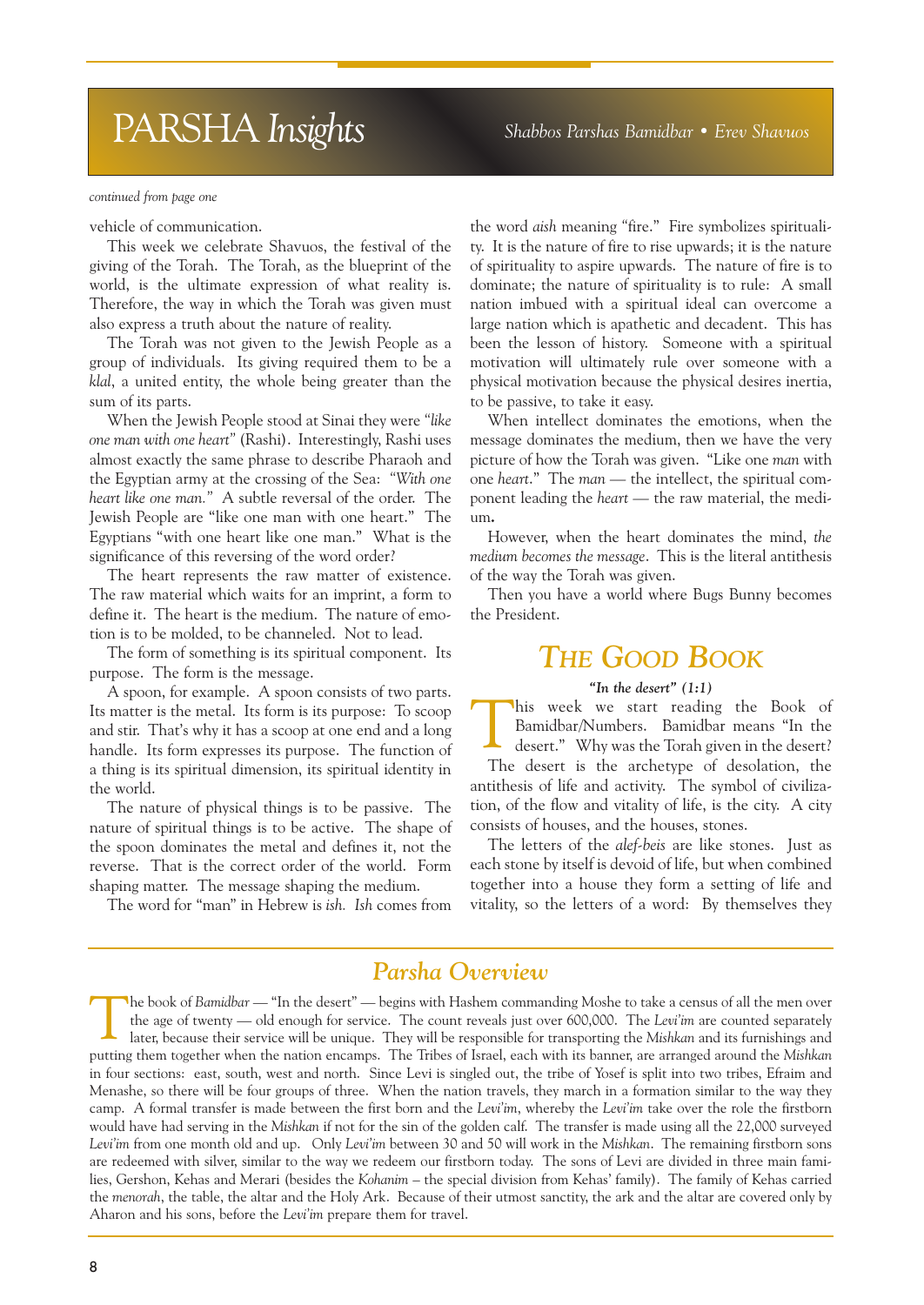# PARSHA Insights

radiate no light or life, but built into words and sentences, sayings and utterances, they radiate the light of intellect that infuses life into man; that leads him and guides him.

With the word of Hashem, the heavens were made." The entire world was created with the combination of the letters of the Hebrew aleph-beis. The letters and the words are spread out and dispersed over the whole face of the earth.

We have a choice. If, through these letters and words, we recognize Hashem in the world; if they are like beads of a necklace revealing the Godly thread that weaves the world into One, then the world is no

populous city vibrant with life and purpose. However, if we fail to comprehend the writing of the Divine Hand, if we

longer a desolate wasteland, but a

make no effort to assemble the let-

ters of existence into words and sentences, then the world remains a desolate wilderness.

Picture two people reading the same book. One reads with insight and understanding; the other spews forth a jumble of letters and words without grasp or comprehension. The first reader kindles the light of wisdom that is in the words; he brings them to life. The second leaves behind him a trail of dead stones. The world is a large book. Fortunate is he who knows how to read and understand it.

When the Jewish People stood at Sinai they were like one man with one heart'..."

### PRELUDE

### "In the desert"  $(1:1)$

This year, Shabbos falls on the day before Shavuos. We go straight from Shabbos into Shavuos. Historically also, Shabbos was given to the Jewish People before the giving of the Torah. It was the power of Shabbos that brought us to Sinai: For

> Shabbos creates unity in the Jewish People. And unity among the Jewish People is a prerequisite for receiving the Torah. When the family sits together as one at the Shabbos table, we recreate that same unity.

> If the unity that Shabbos creates is one way we prepare for receiving the Torah, another way is the self-abnegation that Shabbos represents: Instead of being full of ourselves, we make ourselves like the desert, void of all personal concerns.

We free ourselves of the shackles and cares of the working week and dedicate ourselves to spiritual pursuits. All we wish is to be close to Hashem on this special day and do His will. Every Jew has this capability of selfdenial which expresses itself in refraining from creative work on Shabbos.

Thus, Shabbos is a necessary prelude to the receiving of the Torah. As it says in the Haggadah of Pesach: And He gave us the Shabbos and He brought us close to Mount Sinai."

Sources:

• The Medium And The Message - Maharal, Rabbi Noach Orlowek • The Good Book - Rabbi Shlomo Yosef Zevin - Torah U'Moadim Prelude - Sfas Emes

### Haftorah - Hoshea 2-1:22 THE SEA WALL

But the limited number of the Children of Israel will become (as important) as the sand of the sea which is not measured nor counted"  $(12:1)$ .

I srael is the smallest of the nations. Ten of its tribes, five-sixths of its number, have been completely lost to our sight. The remainder has been repeatedly battered by the storm-winds of history.

Numerically, we have little significance. And yet, it is this scattered remnant who are destined to be of vital importance to the nations of the world. Just as the sand on the seashore which seems so insignificant when considered grain by grain, yet holds back the mighty forces of the sea, so too the Jewish People, scattered amongst the nations, will form the mighty bulwark behind which a world, weary of blind dogma and rampant materialism, will ultimately find refuge.

Rabbi S.R. Hirsch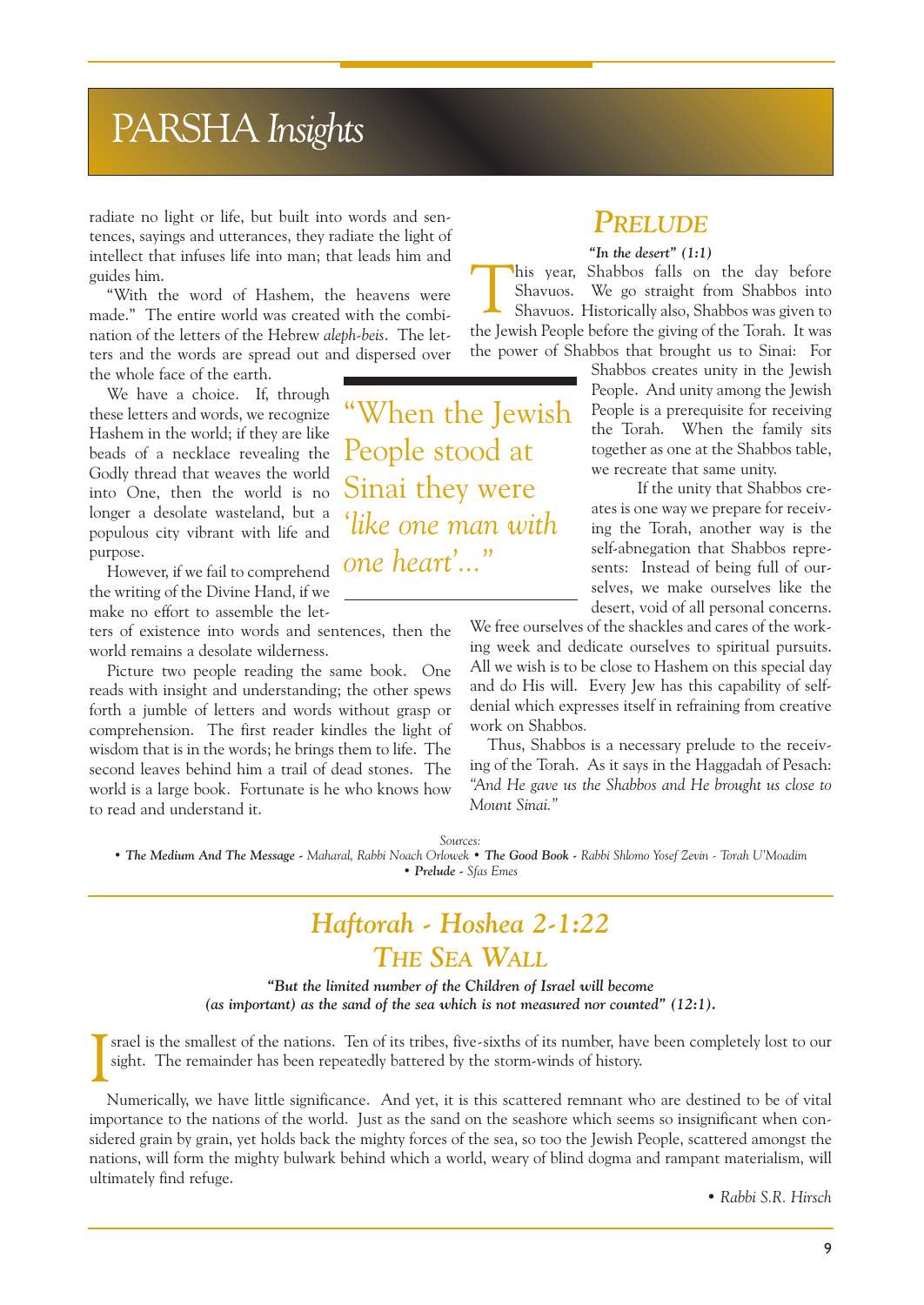# PARSHA Q&A

- 1. Why were the Jewish People counted so frequently?
- 2. What documents did the people bring when they were counted?
- 3. What determined the color of the tribal flags?
- 4. What is the difference between an os and a degel?
- 5. How do we see that the Jews in the time of Moshe observed 'techum Shabbos' — the prohibition against traveling more than 2000 amos on Shabbos?
- 6. What was the signal for the camp to travel?
- 7. What was the sum total of the counting of the 12 tribes?
- 8. Why are Aharon's sons called "sons of Aharon and Moshe?
- 9. Who was Nadav's oldest son?
- 10. Which two people from Megillas Esther does Rashi mention in this week's Parsha?
- 11. Why did the levi'im receive ma'aser rishon?
- 12. Which groups of people were counted from the age of one month?
- 13. Name the first descendant of Levi in history to be counted as an infant.
- 14. Who assisted Moshe in counting the levi'im?
- 15. Why did so many people from the tribe of Reuven support Korach in his campaign against Moshe?
- 16. Why did so many people from the tribes of Yehuda, Yissachar, and Zevulun become great Torah scholars?
- 17. In verse 3:39 the Torah states that the total number of Leviim was 22,000. The actual number of Levi'im was 22,300. Why does the Torah seem to ignore 300 Levi'im?
- 18. The firstborn males of the Jewish People were redeemed for five shekalim. Why five shekalim?
- 19. During what age-span is a man considered at his full strength?
- 20. As the camp was readying itself for travel, who was in charge of covering the vessels of the Mishkan in preparation for transport?

### Answers to this Week's Questions

All references are to the verses and Rashi's commentary, unless otherwise stated

- 1. 1:1 They are very dear to Hashem.
- 2. 1:18 They brought birth records proving their tribal lineage.
- $3. 2:2$  Each tribe's flag was the color of that tribe's stone in the Kohen Gadol's breastplate.
- 4. 2:2 An os is a flag, i.e., a colored cloth that hangs from a flagpole. A degel is a flagpole.
- 5. 2:2 Hashem commanded them to camp no more than 2000 amos from the Ohel Mo'ed. Had they camped farther, it would have been forbidden for them to go to the Ohel Mo'ed on Shabbos.
- 6. 2:9 The cloud over the Ohel Mo'ed departed and the kohanim sounded the trumpets.
- 7. 2:32 603,550.
- 8. 3:1 Since Moshe taught them Torah, it's as if he gave birth to them.
- 9. 3:4 Nadav had no children.
- 10. 3:7 Bigsan and Seresh.
- 11. 3:8 Since the Leviim served in the Mishkan in place of everyone else, they received tithes as "payment."
- 12. 3:15, 40 The Levi'im, and the firstborn of B'nei Yisrael.
- 13. 3:15 Levis daughter Yocheved was born while the Jewish People were entering Egypt. She is counted as one of the 70 people who entered Egypt.
- 14. 3:16 Hashem.
- 15. 3:29 The tribe of Reuven was encamped near

Korach, and were therefore influenced for the worse. This teaches that one should avoid living near the wicked.

- 16. 3:38 The tribes of Yehuda, Yissachar, and Zevulun were encamped near Moshe, and were therefore influenced for the good. This teaches that one should seek to live near the righteous.
- 17. 3:39 Each Levi served to redeem a first born of the Jewish People. Since 300 Levi'im were themselves first born, they themselves needed to be redeemed, and could therefore not redeem others.
- 18. 3:46 To atone for the sale of Yosef, Rachel's firstborn, who was sold by his brothers for five shekalim (20 pieces of silver.)
- 19. 4:2 Between the ages of 30 and 50.
- 20. 4:5 The kohanim.

### RECOMMENDED READING LIST

### RAMBAN

- Introduction to Bamidbar
- 1:3 The Draft Age
- 1:45 The Reason for Counting
- 2:2 The Organization of the Camp
- 3:14 The Levi'im
- 4:16 The Role of Elazar ben Aharon IBN EZRA
- 1:19 Organization of the Camp SFORNO Introduction to Bamidbar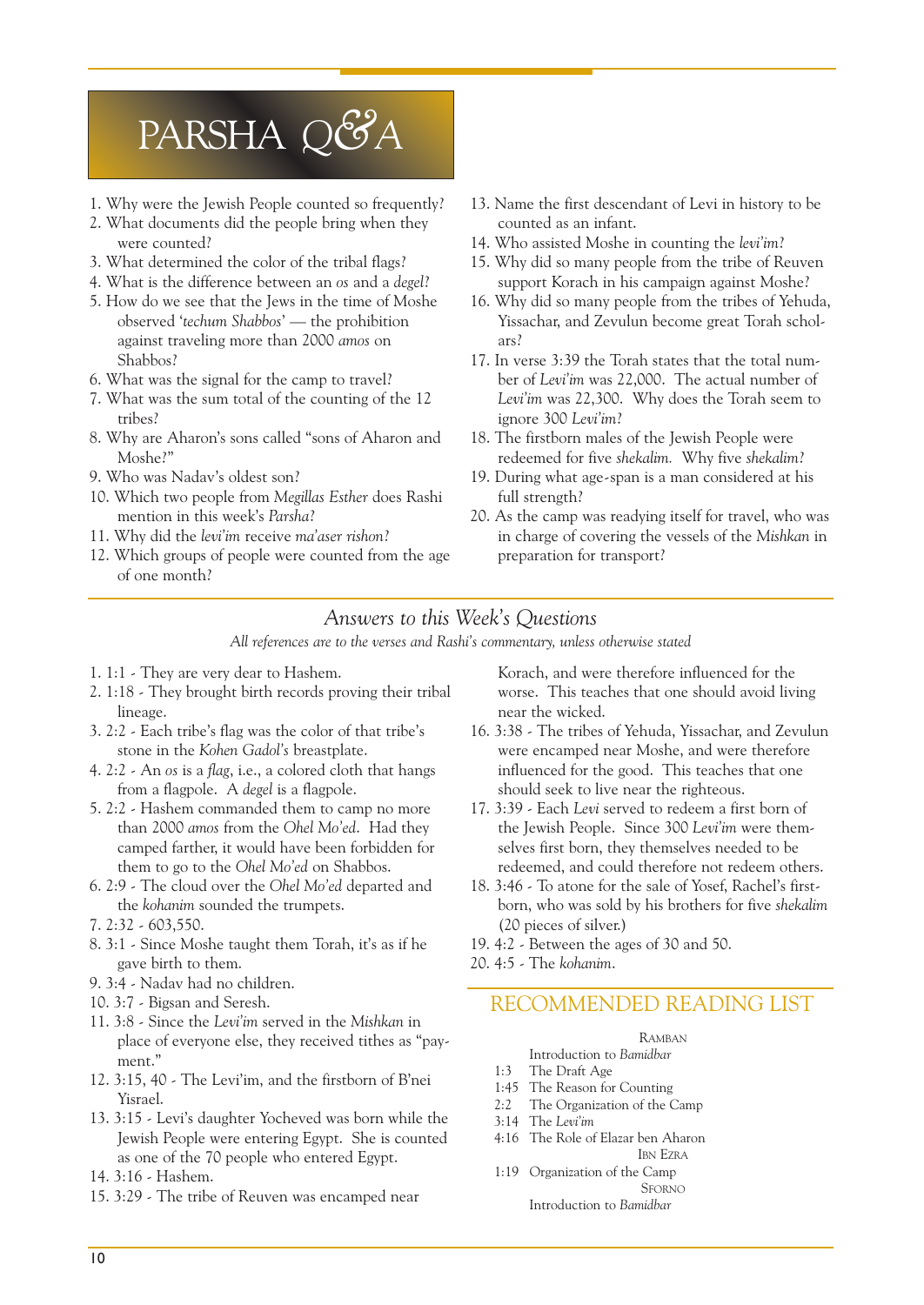### BONUS Question

### SHERLOX HOLMES & THE MYSTERY OF THE MISSING NEIGHBOR

If  $\blacksquare$  will miss our neighbors dearly," said Watstein looking wistfully out the window. "No one trims shrub- $\blacktriangle$  bery like Mr. Greenleaf. Maybe he'll leave me his hedge-trimmer as a memento.

"Yes," said world famous de-text-ive Sherlox Holmes, "one can certainly learn a great deal from one's neighbors. For instance, read this verse and Rashi's explanation."

Watstein read: "And those who camped in front of the Mishkan eastward were ... Moshe and Aharon and his sons

(Bamidbar 3:38).' Rashi comments that because Moshe was in the east, he was near the tribes of Yehuda, Yissachar and Zevulun; due to their proximity to Moshe, the people of Yehuda, Yissachar and Zevulun became great Torah Scholars."

"Instructive, isn't it?" said Sherlox.

But why does Rashi offer this seemingly extraneous information? The verse gives a very clear, simple description of the camp. Is there something wrong with the text as it stands?" asked Watstein.

"If you want to get to know a verse," said Sherlox with a wry grin, "You've got to look at its neighbors."

What did Sherlox mean?

### I Did Not Know That!

When Yaakov blessed his sons at the end of his life, he hinted that the tribes of Reuven, Yehuda, Yosef and Dan would lead the four flag-camps. Anyone whom Yaakov addressed in the second person — "you" — became the head of a flag-camp. Reuven: "You are my firstborn"; Yehuda: "You, will your brothers acknowledge"; Yosef: "From the G-d of your father"; Dan: "For your salvation I long." <br>• Ba'al Haturim 2:2

### BONUS Answer

ook at the verses (23,29,35) which describe how the other Levites are to camp," said Sherlox. "Each uses the expression yachanu  $-$  'they will camp.' Concerning Moshe and Aharon, however, the text says hachonim - 'those who are camping.' The very fact that the text departs from its standard pattern warrants explanation.

"Furthermore," continued Sherlox, "the term yachanu is future tense. Thus, it simply tells Levites where to camp. Hachonim, on the other hand, is present tense. It not only

tells where Moshe is to camp, but also narrates the fact that he presently camped there. Of what consequence is this extra information?

"It had tremendous consequence! It helped his neighbors become great Torah Scholars!" said Watstein.

Maybe Mr. Greenleaf will leave you his set of Talmud as a memento, Watstein.

Based on Gur Aryeh



We often act without thinking how our behavior will be viewed. We don't imagine that others will interpret our actions as negative  $-$  especially when we know we've done nothing wrong. Remember: Honest doings sometimes look like...

## **HEESY DEALINGS**

Mrs. Ross stopped by the local grocery store and Shavuos cheesecake. That afternoon, she and bought three tubs of cheese for the traditional her daughter Yehudis were in the process of mixing the batter. When they had used half the cheese Mrs. Ross said, "Taste it." Yehudis dipped a finger into the batter and tasted it. "Ick!" she said, wrinkling her nose. "What's wrong?" asked Mrs. Ross. She took a spoon and tasted it herself. It was awful! The cheese was spoiled! It must have been

**SIGIB Giving People the Benefit of the Doubt** 

spoiled when she bought it. "Yehudis," she said, "please go to the store. Tell the storekeeper that I bought this cheese today and it was spoiled. Take these containers with you and exchange them for three fresh ones." She gave Yehudis the three containers: One full, one half-full and one empty. The next week, Mrs. Ross went shopping. As she was checking out, the storekeeper commented: "Mrs. Ross, I hope you don't mind my asking, but is it necessary to eat one and a half containers of spoiled cheese before you return the rest?

True, the storekeeper erred by not judging favorably. But Mrs. Ross was also to blame: She should have realized that returning empty containers might create the false impression that she had eaten the contents. We help others judge favorably when we explain our questionable behavior.

> • Adapted from "The Other Side of the Story" by Yehudis Samet, ArtScroll Series